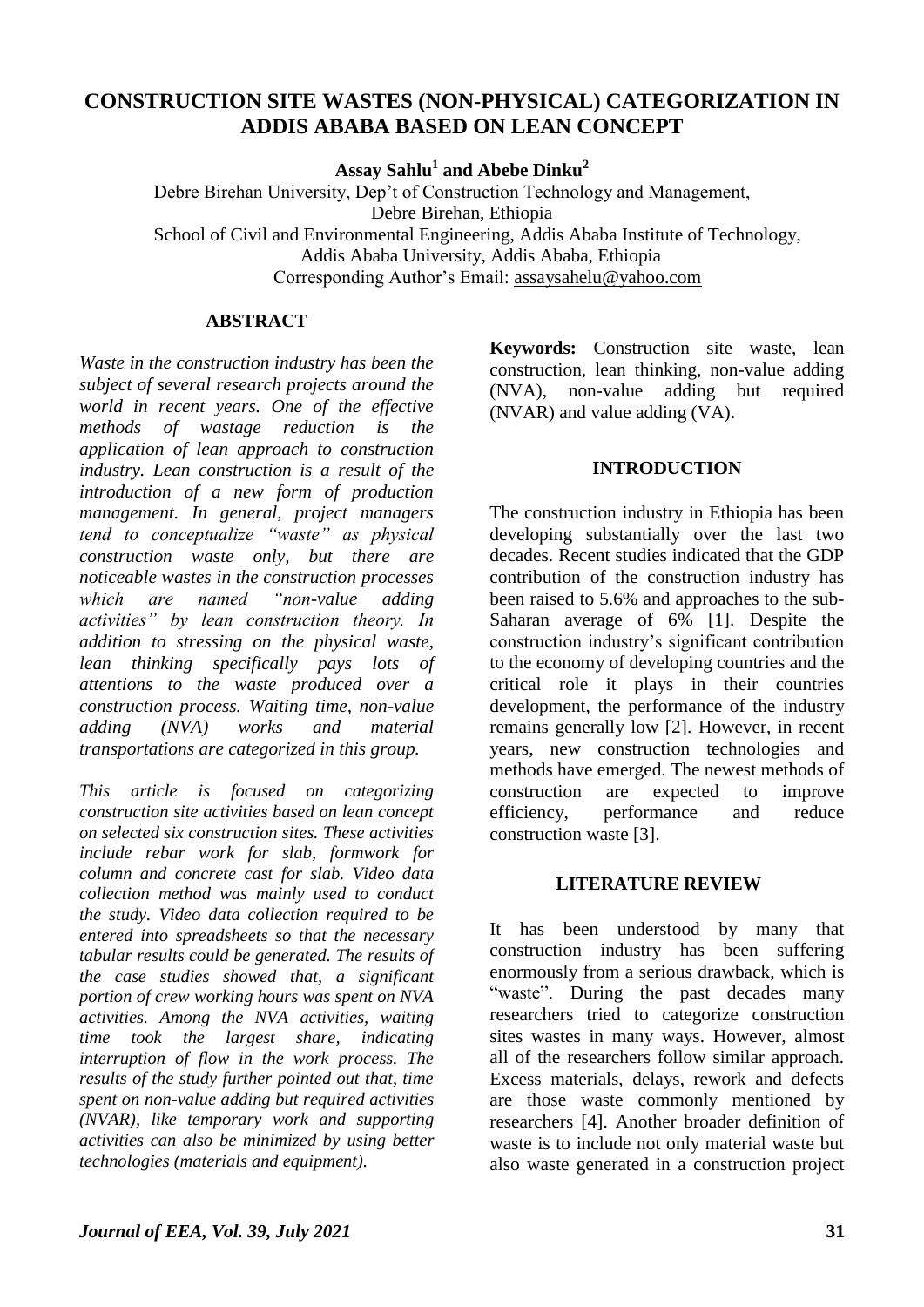such as waiting time, transportation time, and etc. [5]. This issue of non-physical waste within construction processes is the basis of waste concept from one of the innovative approaches called "lean construction", which was introduced to construction industry in the 1990s based on a successful manufacturing theory, i.e., lean production [6].

# **History of lean production**

The term lean production was coined by Womack et al. to define the Japanese production system developed by Toyota Production System (TPS) [7]. The foundations of lean production were developed in post– World War II Japan, when the Japanese manufacturing industry underwent a complete rebuilding [8]. The TPS was inspired by Fords mass production system, but deeply deviated from it to suit the sociopolitical and economic reality in Japan after Second World War [7]. Unlike Ford, Toyota operated in a small country that was suffering from the devastating effects of the war [7, 9]. Toyota then made the strategic decision to focus its manufacturing efforts not on massive volumes of a product but, rather, on many different products in smaller volumes since it greatly reduced the carrying costs required for huge inventories, and the cost of rework was reduced because defects showed up instantly in smaller batches [8]. Toyota also managed to reduce the amount of time required for machine setup from an entire day to three minutes, a task that enabled Toyota to increase the flexibility of its production lines as well as reduce production times. Lean production, as the TPS, aims at maximizing customer value while minimizing waste [10, 11].

# **The five lean principles**

In 1996, Womack and Jones presented a set of five principles (value, value stream, flow, pull, and perfection) that are present in a Lean system and they set these principles as Lean Thinking [12]. These are briefly summarized as follows.

## **a. Value**

The first principle of lean thinking starts with specifying value to a customer. This implies identifying the client's needs and expectations of a product or service. As defined by Ohno, waste is anything that consumes resources but does not add value to the product or service from the clients' point of view. The counter part of value is waste [13]. Ohno identifies seven types of waste that can be found in a production process [10]. These seven types of waste are mentioned as follows;

- Overproduction or the production of items not required and which accumulate as inventory;
- Time on hand or waiting for inputs from other activities;
- Transportation of parts, materials or equipment:
- Over processing;
- Stock on hands or inventory;
- Unnecessary movement of workers and
- Producing defective products.

# **b. Value stream**

The second lean thinking principle is to identify the value stream. The value stream is all the specified actions that are required to bring a specific product (a good, a service, or a combination of the two) from the conceptual stage until it is delivered to the final customer [14]. Value stream analysis shows three types of actions occurring along the value stream [15]. These are:

- i. Value adding activities (VA): e.g., Assembling engine, tightening a bolt
- ii. Necessary but not value adding (NVAR): e.g., Inspecting welds to ensure quality
- iii. Non-value adding (NVA): e.g., Products, equipment or people that must wait because of poor scheduling or unbalanced crew size and unnecessary movement of materials.

# **c. Flow**

The third principle in lean thinking is to create continuous flow of value creating steps. This is an important step in the whole process of implementing lean.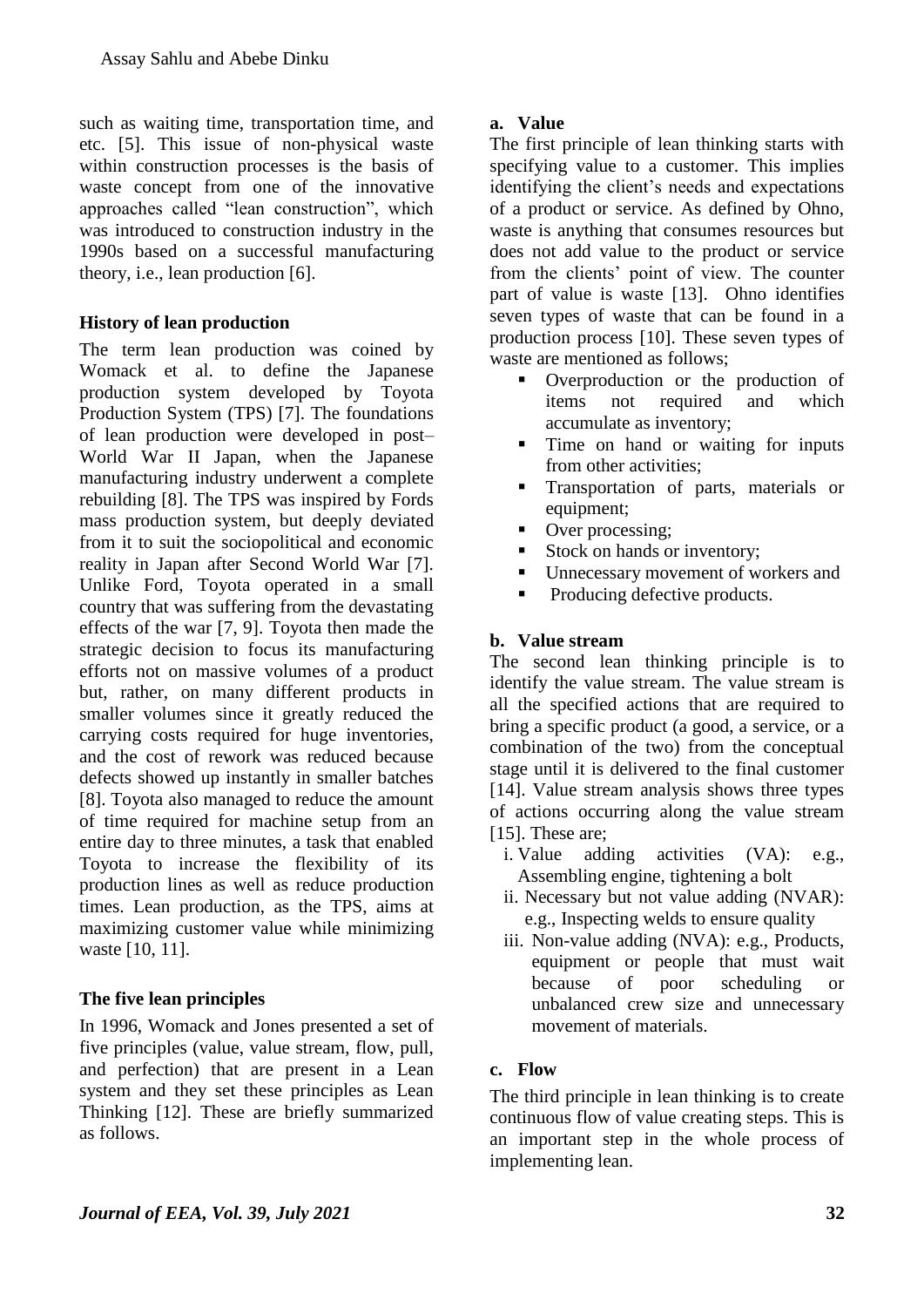This step requires a new way of doing things which is completely different from traditional batch thinking [15]. The goal of flow principle is based on redefining the work of functions, departments, and firms so that they can make positive contribution to value creation and to speak to the real needs of employees at every point along the stream [13].

# **d. Pull production**

The fourth lean thinking principle is to implement pull, i.e., trigger production based on actual demand and conditions. Toyota follows pull, this means production starts only after an order is placed by customer. Traditionally, each department or company optimizes their own processes or services to produce as much as they can, as fast as they can, and pushes their products or services downstream without considering what the customer really wants at the time of production or what the actual demand is [10, 12].

## **e. Perfection**

The last principle used to implement Lean Thinking is to seek perfection, or kaizen, the Japanese term for continuous improvement, through a Plan-Do-Check-Act (PDCA) cycle [9]. According to Womack & Jones, the most important stimulus to perfection is transparency – making entire value stream visible to everyone; subcontractors, suppliers, assemblers, distributors, customers, and employees, all of them can see everything; making value stream visible in such a way, make it easier to discover ways to create value and prevent waste [13].

# **Lean in construction**

Lean construction has been defined in several ways as the concept continues to evolve. [16] lean construction refers to the application and adaptation of the underlying concepts and techniques of lean production as a new philosophy of production for construction. The Construction Industry Institute (CII) has defined lean construction as "the continuous process of eliminating waste, meeting or exceeding all owner requirements, focusing on the entire value stream, and pursuing perfection in the execution of a constructed project" [17]. [18] described lean construction as "a way to design production systems to minimize waste of materials, time, and effort in order to generate the maximum possible amount of value for the customer (both internal and external)".

## **Lean Construction Elements and their benefits**

Lean production has several tools and techniques that have evolved since the beginning of its application in the construction industry. Lean construction has been identified as trying to develop a list of the most prominent and exhaustive tools and techniques that are being implemented in today's construction industry and that might also impact performance practices. Some of the tools related to the topic of study are: TFV theory, last planner, just-in-time and lean project delivery system.

The implementation of such lean tools and techniques had significantly reduced waste and improved performance in construction projects [15]. [19] lean construction has identified several benefits when applying lean principles in construction which include; reduce sharing of non-value adding activities, increase the output value through systematic construction of customer requirement, reduce process variability, reduce cycle times, Simplify by minimizing the number of steps parts and linkages, increase output flexibility, increase process transparency, focus on complete process, build continuous implement into the process and balance flow improvement with conversion improvement and benchmarking.

# **Gap Identification**

In Ethiopia, limited researches were conducted on construction site wastes. However, all the researches follow similar principle by focusing on physical (material) wastes generated on construction sites only [20, 21, 22]. So far, no clear attempt was made to incorporate wastes generated on construction project sites such as waiting time, transportation time, and unnecessary movement and so on.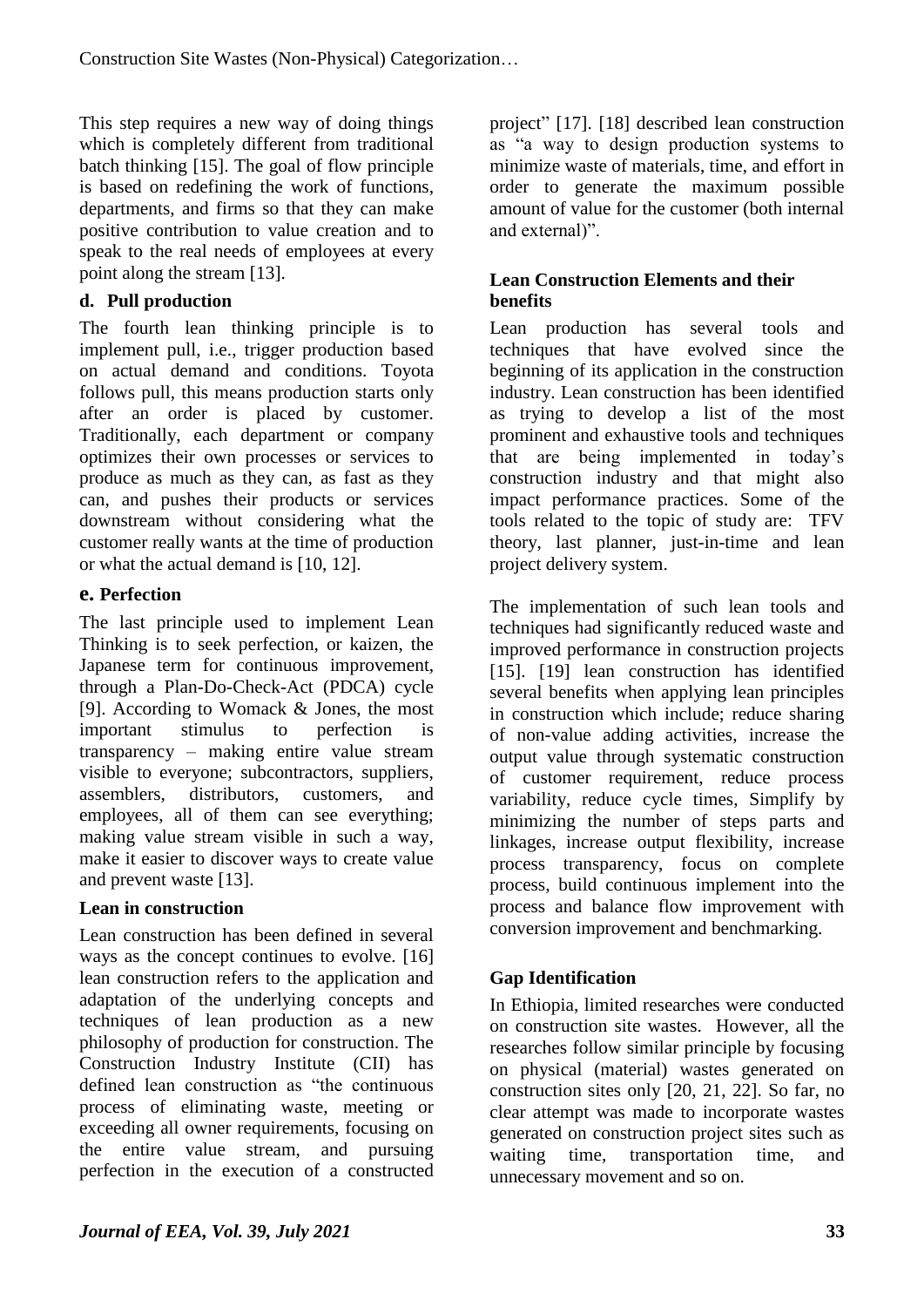This issue of non-physical waste within construction processes is the basis of waste concept from lean construction approach.

## **METHODOLOGY**

In this research, a total of six case studies were conducted at six selected construction sites. The construction sites were selected based on the years of working experience and types of technologies (material and equipment) used by the companies. Video data collection method was mainly used to conduct the study. Video data collection required to be entered into spreadsheets so that the necessary tabular results could be generated using excels for each job.

## **Data Collection Procedure**

Table 1; bellow is an example of one of the data sheets used for rebar work. After viewing the videos several times, it was required to use a stopwatch and a data sheet.

## **ANALYSIS AND DISCUSSION**

In this part the selected construction site activities were identified, categorized and discussed in detail based on lean concepts. Two cases focus on rebars work for slab, two cases focus on formwork for column work and the remaining two consecutive cases focus on concrete work for slab.

#### **Case Study No.1 and No.2: (reinforcement bar work for slab) Case Study No.1**

The project was for one of Addis Ababa's subcity G+7 office buildings. The total built up area of the building is  $627 \text{ m}^2$ . Rebar work is highly repetitive by nature; subsequently rebar work for  $145.69 \text{ m}^2$  was only observed. Eight workers were engaged for placing 2,552.34 kgdiameter 10 mm Bar. The reinforcement bars were cu and bent on construction site and delivered to actual working site by using both tower crane and rebar workers.

|                  | Table 1:Data analyzing sheet<br>Name of the company, A |                                                                                    |                                             |                     |                                   |                          |  |  |  |
|------------------|--------------------------------------------------------|------------------------------------------------------------------------------------|---------------------------------------------|---------------------|-----------------------------------|--------------------------|--|--|--|
|                  |                                                        | <b>Field classification sheet 1</b><br>Person or Equipment entire group cycle time | Case study No 1<br>Date $2/29/19$ (Day One) |                     |                                   |                          |  |  |  |
| $\bm{N}$         | Worker                                                 | <b>Member</b><br>classification                                                    | <b>Activity</b>                             | Time at<br>activity | <b>Activity</b><br>classification | Waste<br>classification  |  |  |  |
| $\mathbf{I}$     | Rebar worker<br>one                                    | Rebar for slab                                                                     | Adjusting rebar<br>position                 | 00:00:21            | <b>NVAR</b>                       | Material<br>positioning  |  |  |  |
| 2                | Rebar worker<br>one                                    | Rebar for slab                                                                     | Checking rebar<br>alignment                 | 00:01:20            | <b>NVAR</b>                       | In-process<br>Inspection |  |  |  |
| 3                | Rebar worker<br>one                                    | Rebar for slab                                                                     | Cutting and<br>tying steel wire             | 00:01:49            | VA.                               | Value adding             |  |  |  |
| $\boldsymbol{4}$ | Rebar worker<br>one                                    | Rebar for slab                                                                     | Rework                                      | 00:00:59            | <b>NVA</b>                        | Extra<br>processing      |  |  |  |

## Table 1:Data analyzing sheet

### **Subcategories of activities based on lean concept**

In general terms, inefficiencies are classified as one of three types: inefficiency due to waste (NVA activities), inefficiency due to work that does not directly contribute value to the work (NVAR activities) and inefficiency due to poorly designed work processes (ineffective VA activities) [9]. Table 2 shows inefficiencies due to VA, NVA and NVAR activities.

The reinforcement bars were stored on site; as a result, some of the rebar workers were arranging the reinforcement bars according to their size. Time spent by workers on such activities were considered as being an inventory related activity i.e., NVA. The summary of each crew member's activity along with waste classification and actual time spent on VA, NVAR and NVA activities are shown on Table 3 along with Chart 1.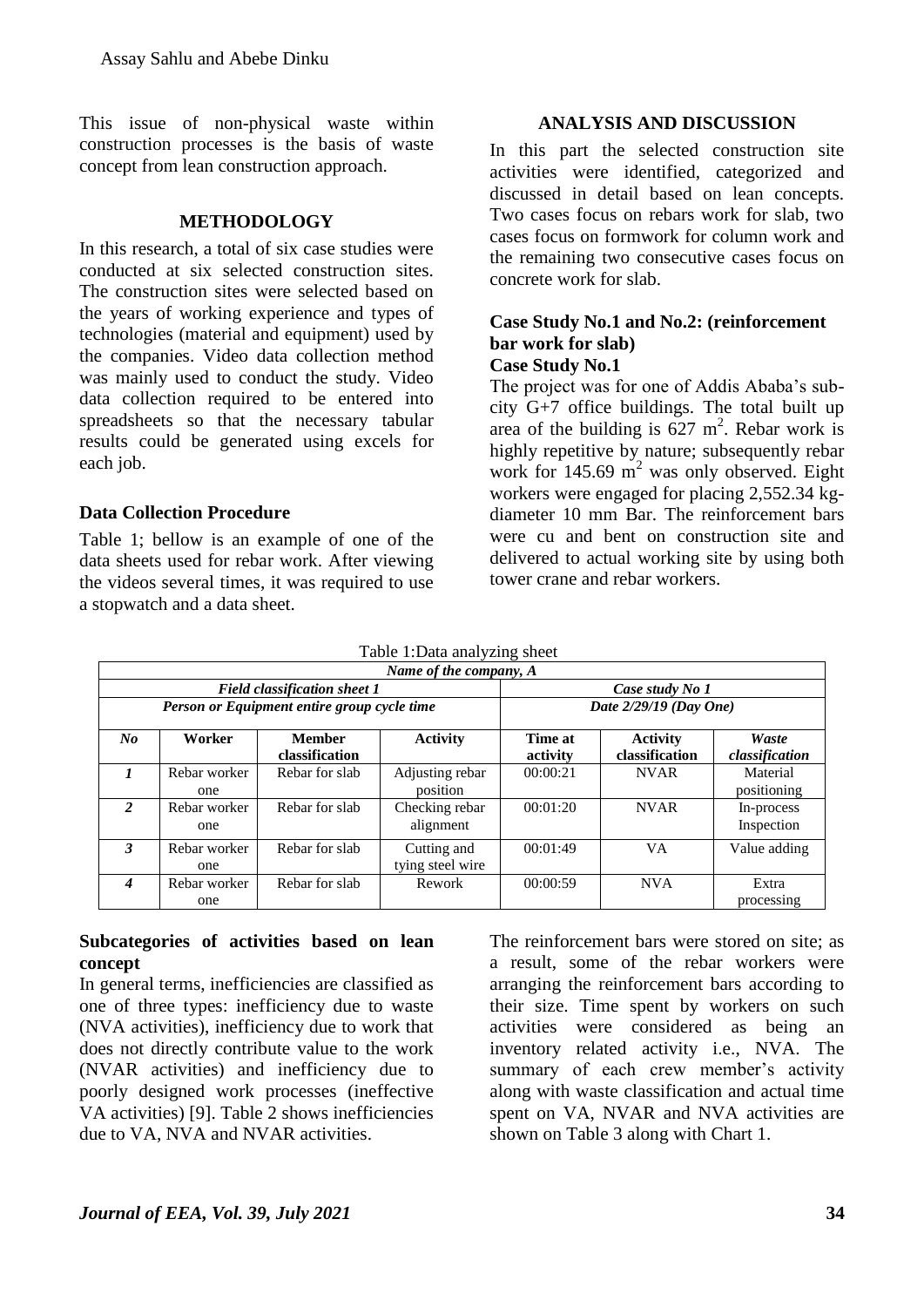| <b>Activity classification</b> | <b>Description</b>                                                        | <b>Example</b>                                                  |  |  |  |  |
|--------------------------------|---------------------------------------------------------------------------|-----------------------------------------------------------------|--|--|--|--|
| Value adding (VA)              | Any activity that changes the shape,<br>form, or function of materials or | Assembling engine, tightening<br>bolt.<br>a<br>casting concrete |  |  |  |  |
|                                | information to meet customer's needs.                                     |                                                                 |  |  |  |  |
| Non-value adding but required  | Activities that are required for                                          | Material positioning,                                           |  |  |  |  |
| (NVAR)                         | construction operations yet have no                                       | In-process inspection,                                          |  |  |  |  |
|                                | permanent effect on the finished<br>product.                              | Temporary work and support activities<br>(TWSA)                 |  |  |  |  |
| Non-value adding NVA (Waste)   |                                                                           | Overproduction                                                  |  |  |  |  |
|                                | Anything that takes time, resources or                                    | Waiting                                                         |  |  |  |  |
|                                | space but does not add value to the                                       | <b>Unnecessary Transport</b>                                    |  |  |  |  |
|                                | product or service delivered to the                                       | <b>Extra Processing</b>                                         |  |  |  |  |
|                                | customer                                                                  | (Rework, re-handling or defects)                                |  |  |  |  |
|                                |                                                                           | Inventory                                                       |  |  |  |  |
|                                |                                                                           | Motion                                                          |  |  |  |  |
|                                |                                                                           | Defects                                                         |  |  |  |  |

Table 2: Inefficiencies due to VA, NVA and NVAR activities

Table 3: Typical result for rebar crew completing rebar work for slab section (case 1)

| Activity          | Waste              | Worker          | Worker   | Worker          | Worker          | Worker          | Worker   | Worker   | Worker   |
|-------------------|--------------------|-----------------|----------|-----------------|-----------------|-----------------|----------|----------|----------|
| classification    | classification     | No <sub>I</sub> | No2      | No <sub>3</sub> | N <sub>04</sub> | No <sub>5</sub> | $No\ 6$  | No 7     | No 8     |
| VA                | Value adding       | 02:34:45        | 02:22:09 | 01:40:48        | 03:23:09        | 03:51:51        | 00:49:06 | 01:15:28 | 00:31:01 |
|                   | VA Total           | 02:34:45        | 02:22:09 | 01:40:48        | 03:23:09        | 03:51:51        | 00:49:06 | 01:15:28 | 00:31:01 |
|                   | <i>In-process</i>  | 01:02:11        | 00:10:14 | 00:06:18        | 00:57:48        | 00:15:51        | 00:27:52 | 00:53:58 | 00:06:25 |
| <b>NVAR</b>       | inspection         |                 |          |                 |                 |                 |          |          |          |
|                   | <b>Material</b>    | 01:32:58        | 01:04:28 | 00:56:14        | 02:09:14        | 02:00:24        | 00:37:38 | 00:52:04 | 00:15:43 |
|                   | positioning        |                 |          |                 |                 |                 |          |          |          |
| <b>NVAR</b> Total |                    | 02:35:09        | 01:14:42 | 01:02:32        | 03:07:02        | 02:16:15        | 01:05:30 | 01:46:02 | 00:22:08 |
|                   | <b>Waiting</b>     | 01:54:45        | 00:47:35 | 01:00:25        | 01:19:56        | 0:57:18         | 00:29:00 | 00:47:08 | 00:07:07 |
|                   | <b>Transport</b>   | 01:36:12        | 00:06:18 | 00:40:05        | 01:30:57        | 01:22:37        | 00:14:28 | 00:26:53 | 00:12:10 |
| <b>NVA</b>        | Extra              | 00:22:06        | 00:28:50 | 00:20:30        | 00:44:50        | 00:45:21        | 00:09:06 | 00:14:50 | 00:15:01 |
|                   | processing         |                 |          |                 |                 |                 |          |          |          |
|                   | <i>Inventory</i>   | 00:38:00        | 00:02:48 | 00:14:32        | 01:43:37        | 01:08:24        | 00:00:00 | 00:50:35 | 00:00:00 |
|                   | <b>Motion</b>      | 00:42:33        | 00:17:10 | 00:33:24        | 00:25:31        | 01:23:53        | 00:13:08 | 00:34:22 | 00:18:21 |
|                   | <b>Defect</b>      | 00:02:52        | 00:00:00 | 00:00:00        | 0:08:38         | 00:08:34        | 00:00:00 | 00:00:20 | 00:00:00 |
| <b>NVA</b> Total  |                    | 04:16:28        | 01:42:41 | 02:48:56        | 05:53:29        | 05:46:07        | 01:05:42 | 02:54:08 | 00:52:39 |
|                   | <b>Grand Total</b> | 09:26:22        | 05:19:32 | 05:32:16        | 12:23:40        | 11:54:13        | 03:00:18 | 05:55:38 | 01:45:48 |



Chart 1: Typical result for rebar crew completing rebar work for slab section (case1)

The weighted average crew result shows that 30% of the working hours per slab section were spent on value adding (VA) activities, 24% of the working hours per slab section were spent on NVAR and the rest 46% was spent on NVA activities. Among the NVA activities waiting time took the largest share by holding 13%, this was due to waiting for delivery of reinforcement bar to site and waiting until inspections are performed by the resident engineer. Another 9% of the NVA was spent on unnecessary transportation of heavy weight reinforcement bars. Furthermore, 9% of the NVA was spent on sorting the reinforcement bars stored (inventory) on site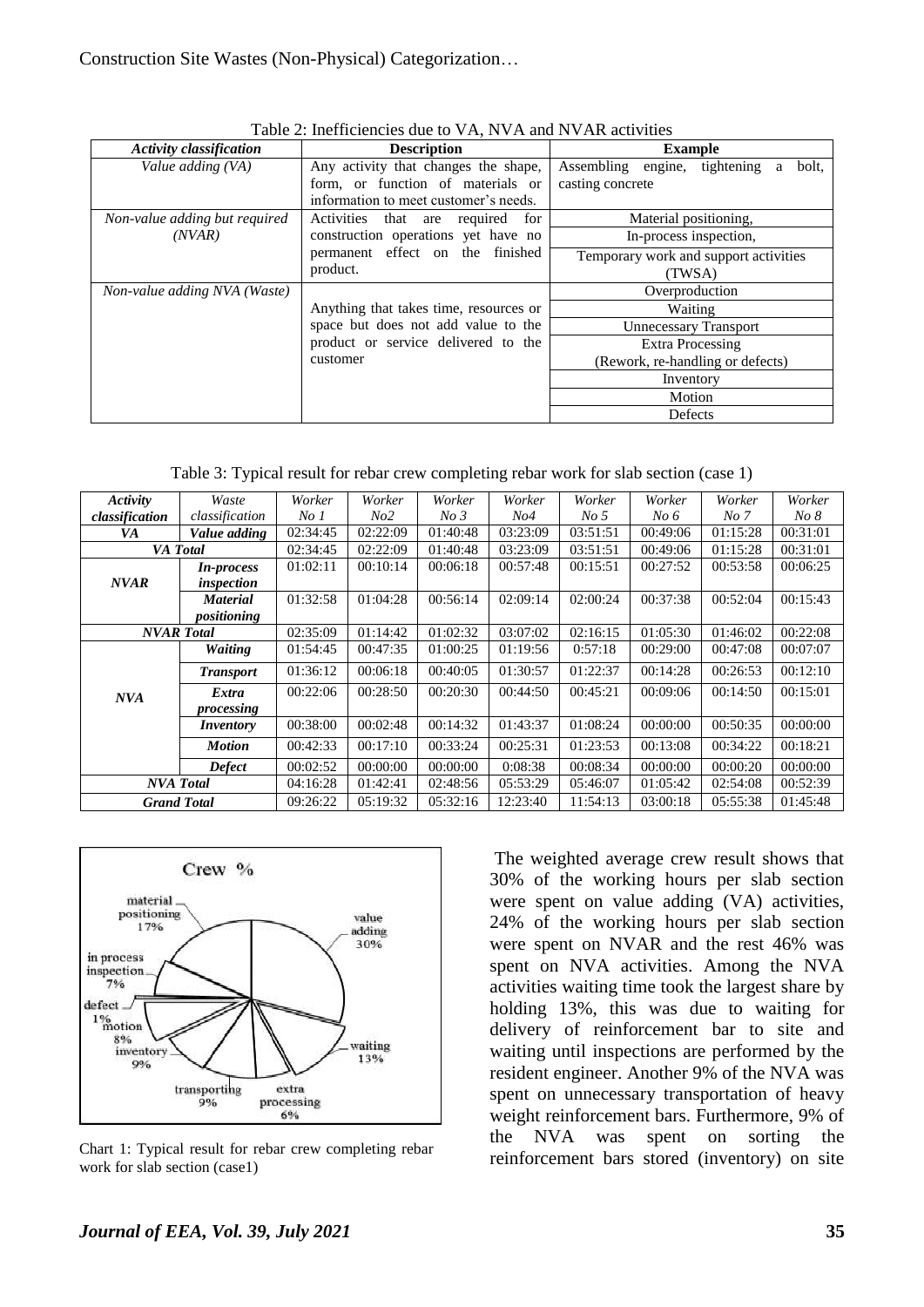according to their respective sizes. Additional 8% of the NVA was spent on unnecessary movement of the workers due to poor site layout. Another 6% of the NVA was due to extra processing which includes rework. Among the NVAR activities 17% was spent on positioning bottom and top bars and adjusting rebar positions, while the rest 7% was spent by inspection, measuring and marking rebar.

### **Case Study No.2**

The project was a  $1B + G + 8$  building for office purpose. The total built up area of the building is 504 m<sup>2</sup>. However, rebar work associated with 98.45  $m^2$  was only observed for this research, following repetitive nature of the work. Eight workers were involved in order to place 2,320.06 kg-diameter 10mm bars. The reinforcement bars were cut and bent on the company's workshop, which is located outside the construction site and delivered to actual working site when needed in the amount needed. After being delivered to construction site, the reinforcement bars were transported to the actual working site by using both tower crane and rebar workers. The summary of each crew member's activity along with waste classification and actual time spent on VA, NVAR and NVA activities are presented on Table 4 and Chart2.





The weighted average crew result shows that 47% of the working time was spent on VA activities, 23% of the working hours were spent on NVAR and the rest 30% was spent on NVA activities. Amongst the 30% of the NVA activities, 9% of the time was spent on waiting for inspection and delivery of materials; this also took a prime share among the others.

| Activity       | Waste              | Worker          | Worker   | Worker          | Worker          | Worker          | Worker   | Worker   | Worker   |
|----------------|--------------------|-----------------|----------|-----------------|-----------------|-----------------|----------|----------|----------|
| classification | classification     | No <sub>1</sub> | No2      | No <sub>3</sub> | N <sub>04</sub> | No <sub>5</sub> | No 6     | No 7     | No 8     |
| VA             | Value              | 01:32:55        | 01:54:18 | 01:40:56        | 01:04:15        | 01:20:28        | 01:31:15 | 01:35:42 | 01:32:27 |
|                | adding             |                 |          |                 |                 |                 |          |          |          |
|                | VA Total           | 01:32:55        | 01:54:18 | 01:40:56        | 01:04:15        | 01:20:28        | 01:31:15 | 01:35:42 | 01:32:27 |
|                | <i>In-process</i>  | 00:16:14        | 00:07:59 | 00:04:33        | 00:14:23        | 00:02:00        | 00:05:48 | 00:16:27 | 0:00:59  |
| <b>NVAR</b>    | inspection         |                 |          |                 |                 |                 |          |          |          |
|                | <b>Material</b>    | 00:25:25        | 00:21:17 | 00:32:19        | 00:46:47        | 00:50:45        | 00:43:44 | 00:31:53 | 00:43:09 |
|                | positioning        |                 |          |                 |                 |                 |          |          |          |
|                | <b>NVAR</b> Total  | 00:41:39        | 00:29:16 | 00:36:52        | 01:01:10        | 00:52:45        | 00:49:32 | 00:48:20 | 00:44:08 |
|                | <b>Waiting</b>     | 00:14:58        | 00:20:01 | 00:17:55        | 00:28:59        | 00:12:07        | 00:14:08 | 00:14:18 | 00:16:27 |
|                | <b>Transport</b>   | 00:35:45        | 00:20:40 | 00:26:51        | 00:25:05        | 00:15:05        | 00:18:19 | 00:18:37 | 00:17:26 |
|                | Extra              | 00:11:20        | 00:05:53 | 00:03:08        | 00:06:35        | 00:13:05        | 00:02:49 | 00:03:37 | 00:16:21 |
| NVA            | processing         |                 |          |                 |                 |                 |          |          |          |
|                | <i>Inventory</i>   | 00:00:00        | 00:00:00 | 00:00:00        | 00:00:00        | 00:00:00        | 00:00:00 | 00:00:00 | 0:00:00  |
|                | <b>Motion</b>      | 00:13:52        | 00:10:30 | 00:06:45        | 00:10:24        | 00:07:59        | 00:13:39 | 00:03:51 | 00:05:53 |
|                | <b>Defect</b>      | 00:00:49        | 00:00:00 | 00:00:00        | 00:00:00        | 00:00:00        | 00:00:00 | 00:03:36 | 00:04:00 |
|                | <b>NVA</b> Total   | 01:16:44        | 00:57:04 | 00:54:39        | 01:11:03        | 00:48:16        | 00:48:55 | 00:43:59 | 01:00:07 |
|                | <b>Grand Total</b> | 03:31:18        | 03:20:38 | 03:12:27        | 03:16:28        | 03:01:29        | 03:09:42 | 03:08:01 | 03:16:42 |

Table 4: Typical result for rebar crew completing rebar work for slab section (case 2)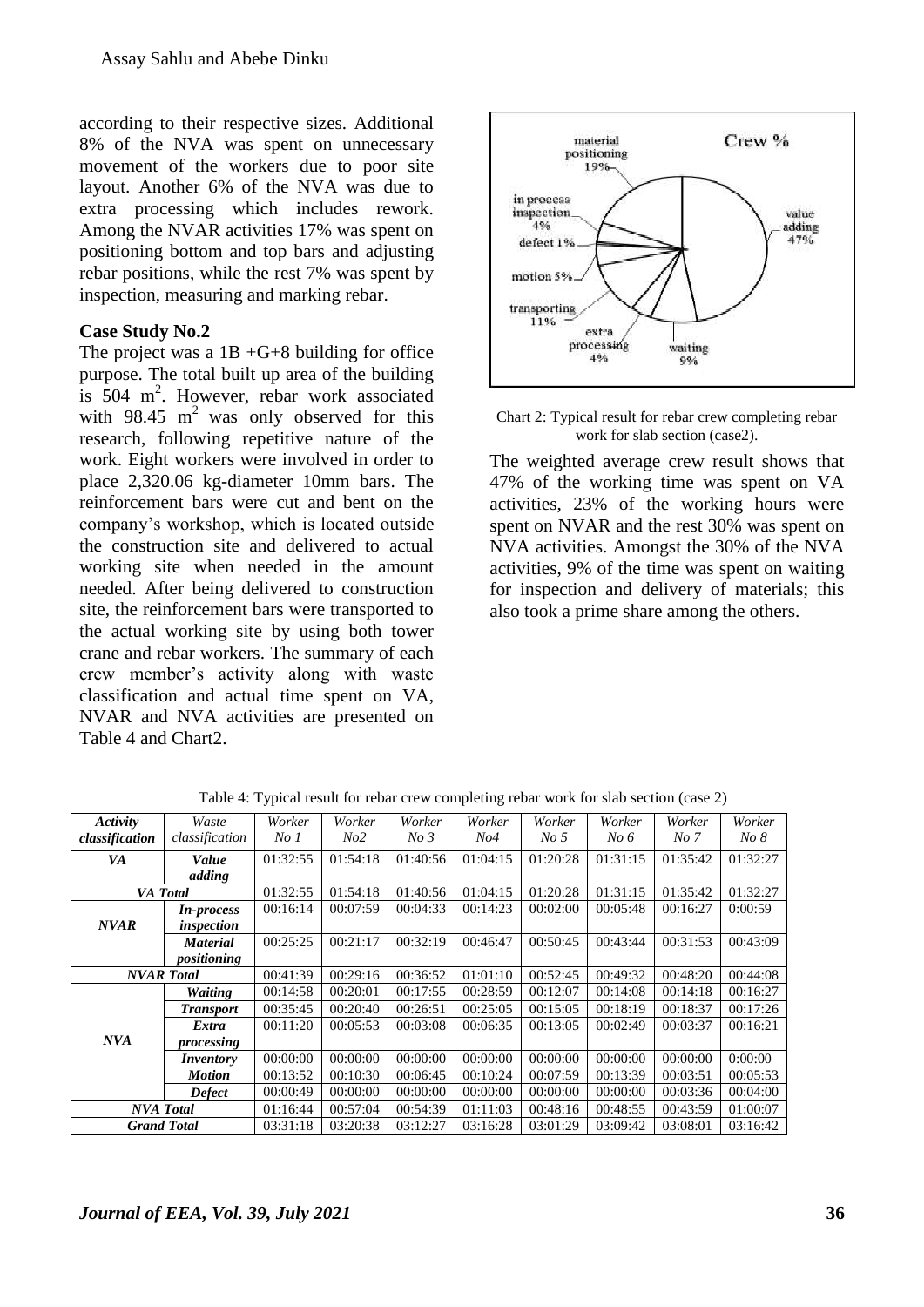Another 11% of the NVA was spent on unnecessary transportation of heavy weight reinforcement bars by the workers. In addition, 5% of the NVA was spent on unnecessary movement of the workers. The rest, 4% of NVA was spent on extra processing i.e., rework. Among NVAR activities material positioning including positioning bottom and top bars and adjusting rebar's position took 19%, while the rest 4% of NVAR was spent on in-process inspection i.e., inspection, measuring and marking bars.

### **Discussion on rebar work cases (case study No.1 and No.2)**

Rebar crew at case study No.2 performed 17% more on VA activities as opposed to case study

# **Case study No.3 and No.4: (formwork for Column)**

## **Case Study No.3**

The project was a G+8 building for multi-use purpose. The total built up area of the building is  $600 \text{ m}^2$ . During the time of conducting the case study the building reached  $2<sup>nd</sup>$  floor. There are a total of 30 columns in the floor, however 8 columns with a size of  $(600 \text{mm} \times 600 \text{mm})$  were only observed for this study. The company used plywood for formwork preparation. Eight carpenters were observed, during preparing the formworks. The summary of each crew members' activity along with waste classification and actual time spent on VA, NVAR and NVA activities are shown on Table 5 and on Chart 3.

| Table 5: Typical result for carpenter crew each completing formwork for column(case3) |                    |          |          |          |          |          |          |          |              |
|---------------------------------------------------------------------------------------|--------------------|----------|----------|----------|----------|----------|----------|----------|--------------|
| Activity                                                                              | Waste              | Carp     | Carp     | Carp     | Carp     | Carp     | Carp     | Carp     | Carp         |
| classification                                                                        | classification     | No.1     | No.2     | No.3     | No.4     | No.5     | No.6     | No.7     | <i>No. 8</i> |
|                                                                                       | <i>In-process</i>  | 00:07:08 | 00:11:26 | 00:20:07 | 00:05:25 | 00:08:40 | 00:31:03 | 00:17:10 | 00:12:59     |
|                                                                                       | inspection         |          |          |          |          |          |          |          |              |
| <b>NVAR</b>                                                                           | <b>Material</b>    | 00:50:55 | 00:51:28 | 00:35:54 | 00:50:43 | 00:36:05 | 00:48:13 | 00:55:56 | 00:50:11     |
|                                                                                       | positioning        |          |          |          |          |          |          |          |              |
|                                                                                       | <b>TWSA</b>        | 01:15:17 | 01:27:25 | 00:59:51 | 01:06:12 | 01:08:34 | 01:00:40 | 01:09:00 | 01:05:15     |
|                                                                                       | <b>NVAR</b> Total  | 02:13:20 | 02:30:19 | 01:55:52 | 02:02:20 | 01:53:19 | 02:19:56 | 02:22:06 | 02:08:25     |
|                                                                                       | <b>Waiting</b>     | 01:03:38 | 00:46:32 | 01:05:55 | 01:07:50 | 00:42:03 | 00:27:40 | 01:01:25 | 01:07:03     |
|                                                                                       | <b>Transport</b>   | 00:00:00 | 00:00:00 | 00:06:36 | 00:02:16 | 00:00:00 | 00:04:52 | 00:05:00 | 00:00:00     |
|                                                                                       | <i>Extra</i>       | 00:07:41 | 00:13:43 | 00:17:08 | 00:09:03 | 00:02:18 | 00:00:50 | 00:15:32 | 00:17:59     |
| NVA                                                                                   | processing         |          |          |          |          |          |          |          |              |
|                                                                                       | <b>Motion</b>      | 00:00:00 | 00:00:00 | 00:00:00 | 00:00:00 | 00:14:41 | 00:00:00 | 00:12:47 | 00:18:13     |
|                                                                                       | <b>Defect</b>      | 00:01:10 | 00:00:13 | 00:02:07 | 00:04:48 | 00:01:34 | 00:00:00 | 00:07:01 | 00:11:13     |
| <b>NVA</b> Total                                                                      |                    | 01:12:29 | 01:00:28 | 01:31:46 | 01:23:57 | 01:00:36 | 00:33:22 | 01:41:45 | 01:54:28     |
|                                                                                       | <b>Grand Total</b> | 03:25:49 | 03:30:47 | 03:27:38 | 03:25:28 | 02:53:55 | 02:53:18 | 04:03:51 | 04:02:53     |

No.1. In addition, company at case study No.2 saved 8% of the working time spent on inventory related activities by separating the rebar bending and cutting place from the actual construction site, this as a result, also reduced waste associated with unnecessary movement of workers. On the other hand, in both companies, waiting time for inspection and delivery of materials took considerable amount of time; implying an interruption of flow in the work process.



Chart 3: Typical result for carpenter crew each completing formwork for column (case 3).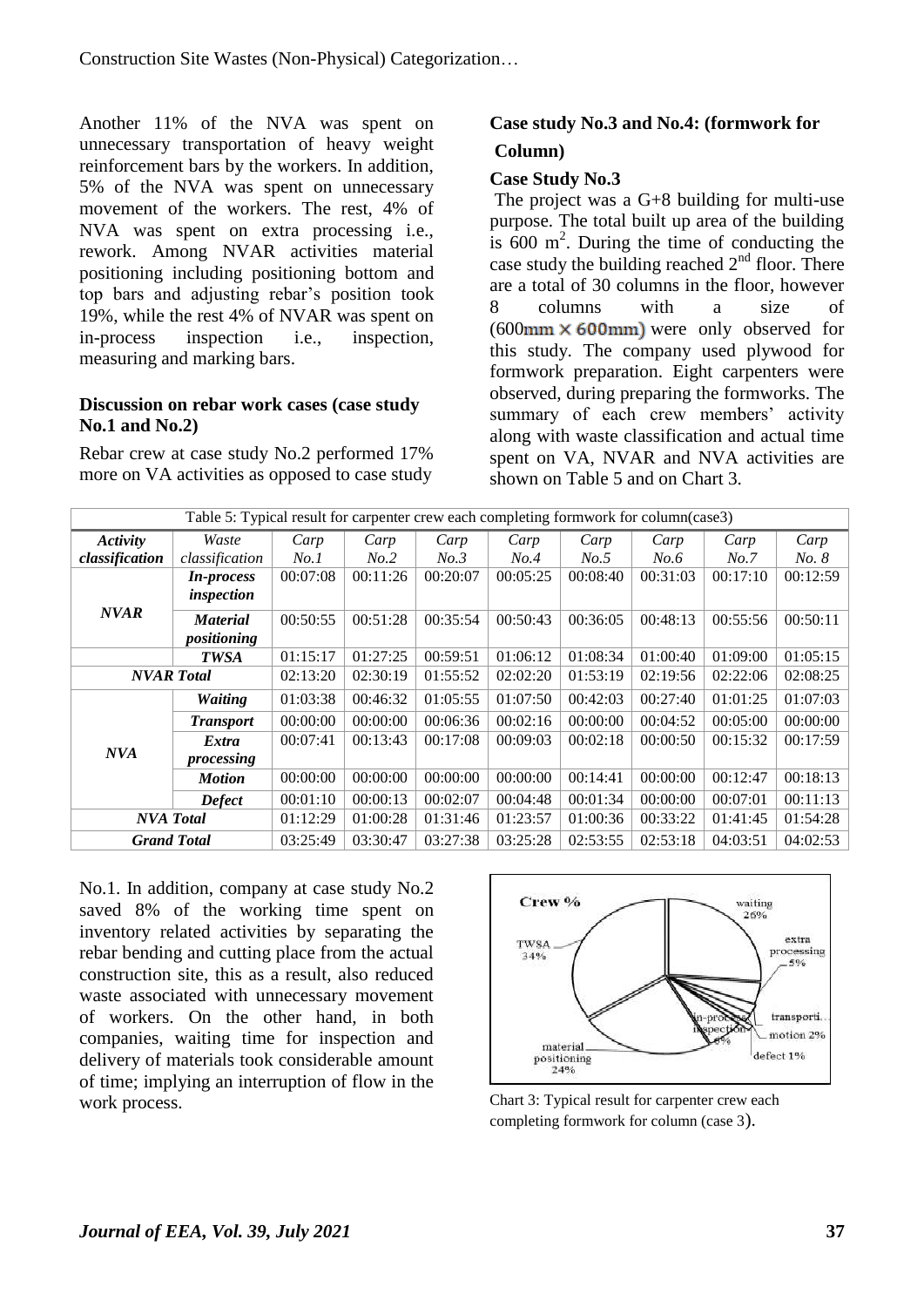According to the carpenters' crew result, 64% of the working hours per column were spent on NVAR activities. Among this temporary work and supporting activities (TWSA) took 34%, these activities include; erecting formwork and nailing horizontal and diagonal support. The other 24% of the NVAR was spent on material positioning i.e., positioning horizontal, vertical and diagonal support. The rest 6% of the NVAR was spent on in-process inspection i.e., plumbing and leveling, checking rebar alignment and by measuring and marking. On the other hand, NVA activities took 36% while waiting time consumed 26% of the working time; this was due to waiting for delivery of materials on site and waiting until the rebar crew complete their work. The fact that the plywood formworks were re-used several times, the carpenter crew was fixing defective formworks, this activity took 5%.

There were 38 columns on the floor, however 8 columns of  $(600 \text{mm} \times 600 \text{mm})$  size were only observed for this study. The formworks used for the columns were modular type delivered from

Italy and are assembled on site. The summary of each crew's activity along with waste classification and actual time spent on VA, NVAR and NVA activities are shown on Table 6 and on chart 4.



Chart 4: Typical result for carpenter crew completing formwork for column (case 4).

| Activity<br>classification | Waste<br>classification         | Carp<br>No.1 | Carp<br>No.2 | Carp<br>No.3 | Carp<br>No.4 | Carp<br>No.5 | Carp<br>No.6 | Carp<br>No.7 | Carp<br>No. 8 |
|----------------------------|---------------------------------|--------------|--------------|--------------|--------------|--------------|--------------|--------------|---------------|
| <b>NVAR</b>                | <i>In-process</i><br>inspection | 00:10:40     | 00:06:21     | 00:03:58     | 00:03:25     | 00:12:38     | 00:11:36     | 00:13:22     | 00:16:29      |
|                            | <b>Material</b><br>positioning  | 00:48:56     | 00:38:44     | 01:01:50     | 01:04:41     | 00:44:18     | 00:42:30     | 00:49:12     | 00:33:23      |
|                            | <b>TWSA</b>                     | 00:39:01     | 00:37:15     | 00:42:07     | 00:37:58     | 00:55:11     | 00:50:43     | 00:47:48     | 00:39:37      |
|                            | <b>NVAR</b> Total               | 01:38:37     | 01:22:20     | 01:47:55     | 01:46:04     | 01:52:07     | 01:44:49     | 01:50:22     | 01:29:29      |
|                            | <b>Waiting</b>                  | 00:14:48     | 00:18:53     | 00:11:32     | 00:15:24     | 00:13:28     | 00:17:13     | 00:17:29     | 00:21:47      |
|                            | <b>Transport</b>                | 00:00:00     | 0:14:32      | 00:03:45     | 00:07:14     | 00:00:00     | 00:01:29     | 00:11:50     | 00:03:45      |
| <b>NVA</b>                 | Extra processing                | 00:00:00     | 00:00:00     | 00:18:19     | 00:02:22     | 00:00:00     | 00:00:00     | 00:02:22     | 00:00:25      |
|                            | <b>Motion</b>                   | 00:02:15     | 00:00:43     | 00:00:00     | 00:02:33     | 00:06:43     | 00:08:03     | 00:02:47     | 00:02:33      |
|                            | <b>Defect</b>                   | 00:00:00     | 00:00:00     | 00:00:00     | 00:00:00     | 00:00:00     | 00:00:00     | 00:00:00     | 00:00:00      |
|                            | <b>NVA</b> Total                |              | 00:34:08     | 00:18:19     | 00:27:33     | 00:20:11     | 00:26:45     | 00:34:18     | 00:28:30      |
| <b>Grand Total</b>         |                                 | 01:55:40     | 01:56:28     | 02:06:14     | 02:13:37     | 02:12:18     | 02:11:34     | 02:24:40     | 01:57:59      |

Table 6: Typical result for carpenter crew each completing formwork for column (case 4)

#### **Case study No.4**

The project was a 2B+G+8 building for apartment use. The total built up area of the building is  $1070 \text{ m}^2$ . There were two sections in the building, the case study focused on one of the sections. The selected section has a total area of 507 m<sup>2</sup>. The building reached  $4<sup>th</sup>$  floor when the study was conducted.

The weighted average crew results show that 80% of the carpenters working hour per column was spent on NVAR activities while the rest 20% was spent on NVA activities. Among NVAR activities, material poisoning took 38%, these activities comprise of positioning the pins, wedge, zinc-coated distancing steel bars and props and adjusting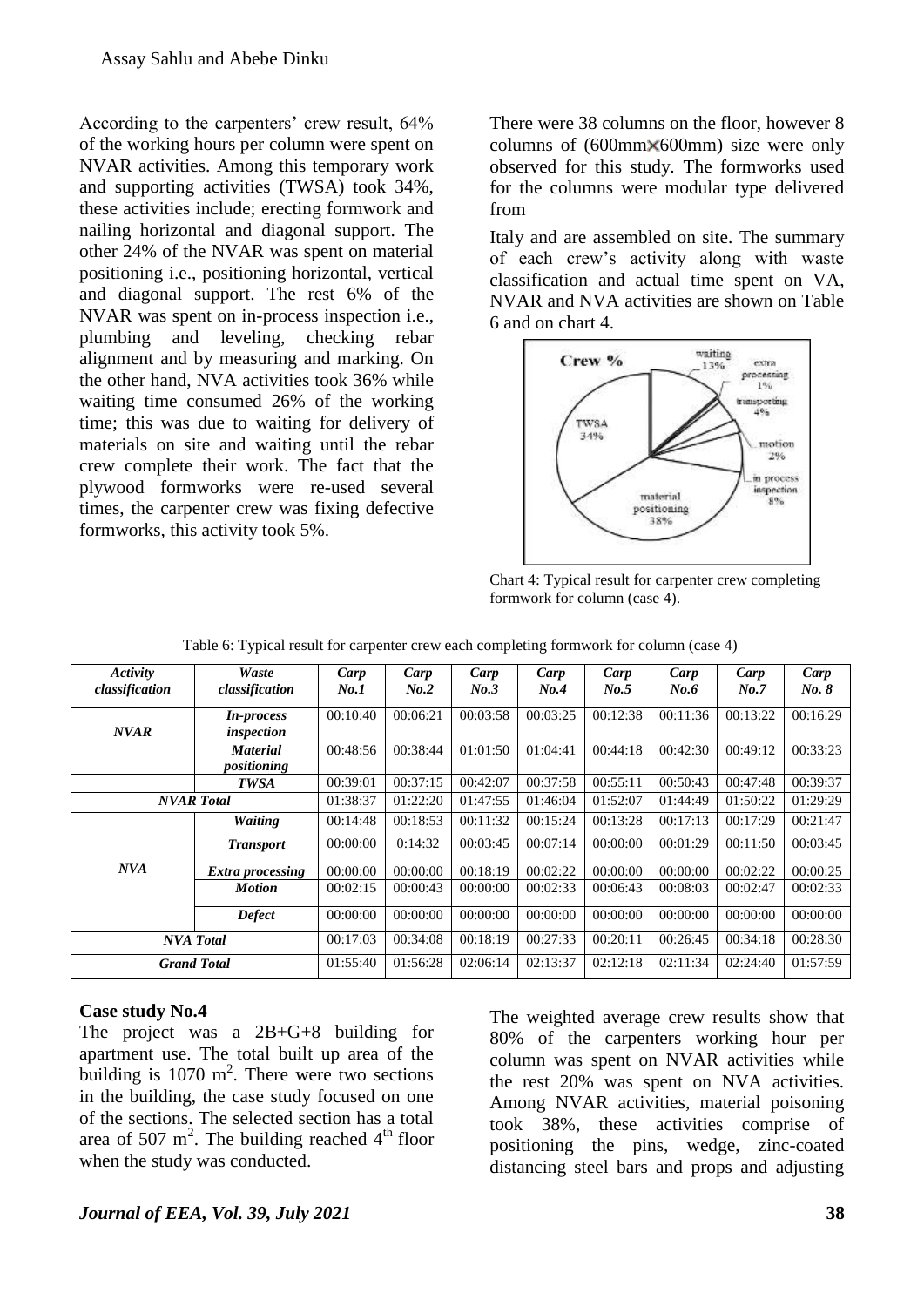formwork position. The other 34% of the NVAR was spent on TWSA, which includes; erecting formwork, locking formwork with pins and wedges, locking formwork with head arresters and tying timber support with wire.

The rest 8% of NVAR activities was spent on in-process inspection including checking for formwork alignment. Among NVA activities 13% was spent by transporting formworks to working site and waiting for confirmation order. While the rest 4% and 2% respectively were spent by unnecessary transportation and movement of workers. Due to the use of good quality of formwork (segmental formworks), defective work and rework was only 1%.

### **Discussion on formwork for column cases (case 3 and case 4)**

The different mechanisms and materials used by the two companies showed an insight on how working hours spent on temporarily built and supporting activities (NVAR) can be shortened. Due to modular type of formwork used on case study No.4, working hours spent by the carpenter crew was less compared to case study No.3. Waiting time of carpenter crew at case study No. 4 was also 12% less, due to the same reason.

probability of making defective work was 4% more.

## **Case study No.5 and No.6 :( Concrete work for slab)**

#### **Case study No.5**

The project was in one of the renowned universities in Addis Ababa.

The project has five ongoing buildings for different uses. The case study focused on one of the buildings being constructed for students' laboratory purpose. It's a 3B+G+5 building with a total built up area of  $457. 15 \text{m}^2$ . Nevertheless, concrete work for slab work associated with  $106.06 \text{ m}^2$  was only observed for this study. The company used ready mix concrete, delivered to site by mixing trucks, after then the concrete was placed through trailer pumps (small general pumps). There were 29 workers involved for placing concrete. Among the 29 workers, 9 of them were carrying concrete pipes hoses attached to the end and were placing concrete. Two crew each having 8 and 6 workers were placing concrete using shovel, the rest 6 masons were vibrating and finishing concrete. The summary of each crew member's activity along with waste classification are shown on Table 7.

| Activity           | Waste            | Concrete     | <b>Concrete</b> | Concrete      | Concrete vibrating and |
|--------------------|------------------|--------------|-----------------|---------------|------------------------|
| classification     | classification   | transporting | placing         | placing crew2 | finishing              |
|                    |                  | crew         | crew 1          |               | (mason crew)           |
| VA                 | Value adding     | $0.00\%$     | 27.35%          | 37.48%        | 26.94%                 |
|                    | VA Total         | $0.00\%$     | 27.35%          | 37.48%        | 26.94%                 |
| <b>NVAR</b>        | In-process       |              |                 |               |                        |
|                    | inspection       | $0.00\%$     | $0.00\%$        | $0.00\%$      | 4.11%                  |
|                    | <b>Material</b>  | 17.57%       | $0.00\%$        | $0.00\%$      | $0.00\%$               |
|                    | positioning      |              |                 |               |                        |
| <b>NVAR</b> Total  |                  | 17.57%       | $0.00\%$        | $0.00\%$      | $4.11\%$               |
| NVA                | <b>Waiting</b>   | 27.94%       | 65.83%          | 59.14%        | 55.37%                 |
| (waste)            | <b>Transport</b> | 54.49%       | $0.00\%$        | $0.00\%$      | $0.00\%$               |
|                    | Extra processing | $0.00\%$     | $0.00\%$        | $0.00\%$      | 3.88%                  |
|                    | <b>Motion</b>    | 0.00%        | 6.82%           | 3.38%         | 9.70%                  |
|                    | <b>Defect</b>    | $0.00\%$     | $0.00\%$        | $0.00\%$      | $0.00\%$               |
| <b>NVA</b> Total   |                  | 82.43%       | 72.65%          | 62.52%        | 68.95%                 |
| <b>Grand Total</b> |                  | 100%         | 100%            | 100%          | 100%                   |

| Table 7: Typical result for entire crew completing concrete work for slab section in % (case 5) |  |  |  |  |  |
|-------------------------------------------------------------------------------------------------|--|--|--|--|--|
|-------------------------------------------------------------------------------------------------|--|--|--|--|--|

Furthermore, on case study No. 4, the probability of making defective works and reworks were almost none, owing to segmental formworks used, while on case study No.3, due to the regular reuse of plywood formworks, the

The transporting crew spent 54.49% of the working hours per slab section on unnecessary transportation of concrete by carrying heavy weight concrete pipe hoses attached to the end. Another 17.57% was spent on adjusting concrete placing pipe's position, while the rest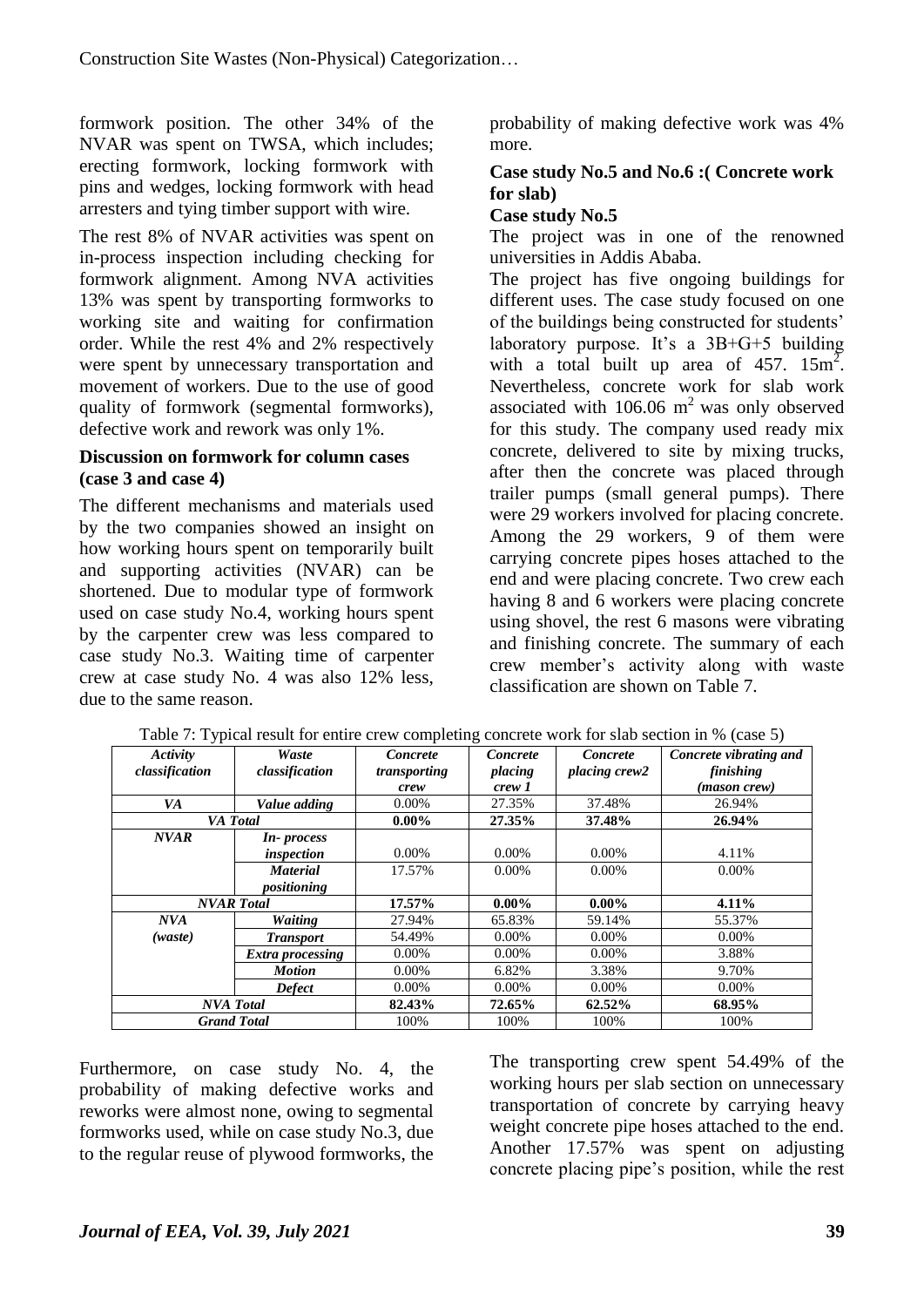27.94 % was spent on waiting until an empty concrete mixing truck was replaced by another loaded mixing trucks. Concrete placing crew No.1 spent only 27.35% on value adding activities i.e., by placing concrete using shovels while 72.65% was spent on NVA i.e., waiting until concrete was transported to site and until concrete pipe's position was adjusted.

hose attached to the boom ends with the aid of the remote-control guy, while 2 workers were placing concrete using shovels, and the rest 5 masons were vibrating and finishing concrete. The summary of the entire crews' activities along waste classification are shown on Table 8.

| Activity<br>classification | <b>Waste classification</b> | <b>Concrete</b><br>placing crew<br>No.1 | <b>Concrete</b><br>placing crew<br>No.2 | <b>Concrete vibrating</b><br>and finishing<br>(mason crew) |
|----------------------------|-----------------------------|-----------------------------------------|-----------------------------------------|------------------------------------------------------------|
| VA                         | Value adding                | 64.12%                                  | 67.69%                                  | 58.10%                                                     |
| <b>VA</b> Total            |                             | 64.12%                                  | 67.69%                                  | 58.10%                                                     |
| NVAR                       | In process inspection       | $0.00\%$                                | $0.00\%$                                | $0.00\%$                                                   |
|                            | <b>Material positioning</b> | $0.00\%$                                | $0.00\%$                                | $0.00\%$                                                   |
|                            | <b>NVAR</b> Total           | $0.00\%$                                | $0.00\%$                                | $0.00\%$                                                   |
| NVA (waste)                | Waiting                     | 35.88%                                  | 32.31%                                  | 41.90%                                                     |
|                            | <b>NVA</b> Total            | 35.88%                                  | 32.31%                                  | 41.90%                                                     |
|                            | <b>Grand Total</b>          | 100%                                    | 100%                                    | 100%                                                       |

Table 8: Typical result for entire crew completing concrete work for slab section (case 6)

The rest 6.82% was spent on unnecessary movement of the workers. On the other hand, the concrete placing crew No.2 spent 37.48% by VA i.e., placing concrete using shovels, while the rest 62.52% was spent on NVA activities such as waiting until concrete was transported to site and until concrete pipe's position was adjusted. The rest 3.38% was spent on unnecessary movement of the workers. The mason crew spent only 26.94% on VA activities i.e., vibrating and finishing concrete, while 55.37% was spent NVA activities such as waiting until concrete was placed by concrete placing crew, and the rest 9.70% was spent on unnecessary movement of the masons.

### **Case study No.6**

The project was a  $B + G + 10$  office building for one of the construction companies in Addis Ababa. The total built up area of the building is  $552.15$  m<sup>2</sup>. However, concrete work for a slab associated with  $134.52 \text{ m}^2$  was only observed for this study. The company used ready mix concrete and the concrete was placed by a means of power boom (remote pedestal booms). Only 9 workers were involved for placing concrete. Among the 9 workers, 2 of them were placing concrete by adjusting the

*Journal of EEA, Vol. 39, July 2021* **40**

Concrete placing crew No.1 spent 64.12% of the working time on VA activities while the rest 35.88% was spent on waiting until the pedestal boom change position and until the empty trucks are replaced by loaded trucks. Concrete placing crew No.2 on the other hand spent 67.69% on VA activities while the rest 32.31% was spent on waiting until the crew1 finish placing concrete. The mason crew spent 58.55% on VA activities by vibrating and finishing concrete while the rest 41.25% was spent on waiting until the concrete placing crew finish placing concrete.

### **Discussion on concrete work for slab cases (case 5 and case 6)**

Concrete work case studies result showed that, methodologies used by case study No.6 acquired less time and number of workers than on case study No.5. On case study No.6 all the 9 workers were adding value to the work process while on case study No.5, among 29 workers only 20 workers were adding value to the work process. On case study No.5 waiting time of the concrete placing crew was twice more than it was on case study No.6, this was due to an interruption of flow in the work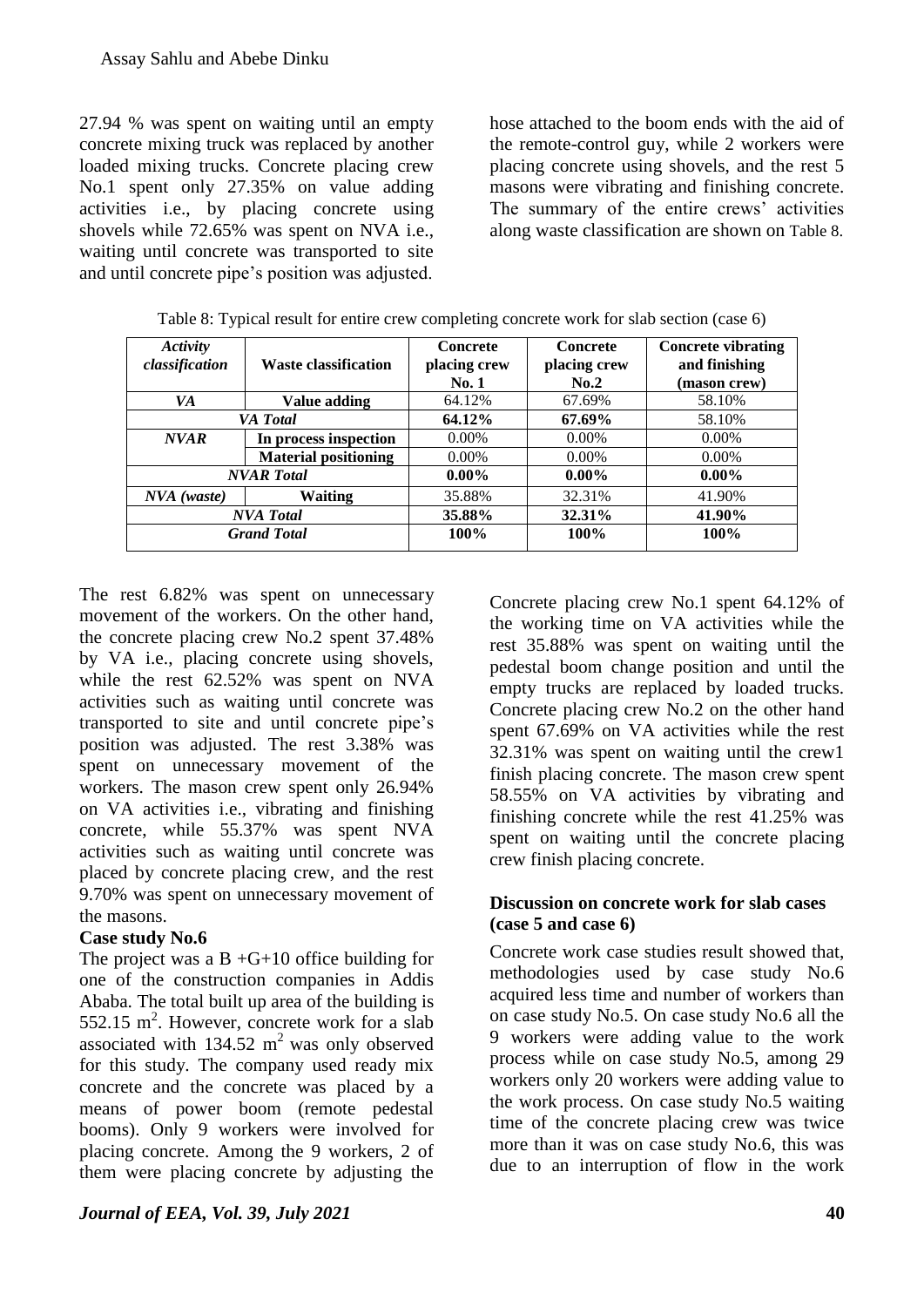process due to various reasons i.e., waiting until vibrators are fixed, waiting until empty mixing trucks are replaced by loaded trucks and waiting until concrete pipes' positions are adjusted. Furthermore, on case study No. 5 significant amount of time was spent by workers, by pointlessly transporting concrete by means of carrying the heavy weight hose attached to concrete pipe ends of the trailer pump. However, on case study No.6, no time was spent on unnecessary transportation (NVA) of concrete by workers, due remote pedestal booms used for placing concrete.

### **Summary of the discussion**

The result of this study pointed out that, the observed construction companies viewed construction site wastes in physical terms only and paid a lot of attention to material wastes generated on site. On the contrary, nonphysical wastes which were generated on the construction sites such as waiting time, unnecessary transportation, unnecessary movement and defective works, which are named non-value adding activities by lean construction theory, were not given attention. Among these non-physical wastes, waiting time took significant portion of time; this is due to lack of organization in the work process, late delivery of materials and unnecessary allocation of laborers. Furthermore, in almost all of the case studies conducted, unnecessary transportation of construction materials to site by workers was also very common. Unnecessary movement of the workers like smoking, drinking and chatting with colleagues was also considerably observed in all of the case studies.

### **CONCLUSIONS**

Based on the discussions made earlier, the following conclusions are drawn;

- 1. In all case studies conducted, working times spent on NVA activities took considerable amount of time. In addition, among the NVA activities, waiting time took the top share; indicating an interruption of flow in work process.
- 2. On the rebar work cases, the company at case study No.2 saved 8% of the working hours spent on arranging and categorizing

reinforcement bars on site, by separating the rebar bending and cutting place from the actual construction site.

- 3. Waiting time of carpenter crew at case study No. 4 was 12% less as compared to case study No.3, due to readily available modular formworks. In addition, on case study No 4, the probability of making defective works and reworks were almost none, while on case study No. 3 due to continuous reuse of plywood formworks, time spent on rework reached 5%.
- 4. On the concrete work for slab cases, due to well -planned and organized crew on case study No.6, there was less waiting time and less interruption of flow in the work process. In addition, the company avoided unnecessary transportation (NVA) of concrete, by using remote pedestal booms for placing concrete. This in addition, reduced unnecessary movement of workers. NVAR activates like adjusting and changing concrete pipes position were also avoided due to the same reason.

### **RECOMMENDATIONS**

- 1. The study strongly believes that, construction companies should take the first steps in understanding non- physical wastes; (overproduction, waiting time, transportation, over-processing, inventories, movement and making defective products) existing on construction sites, in order to maximize value to customers and minimize cost.
- 2. In order to avoid waiting time in the work process, the flow should carefully be planned starting from inception to completion and any interruption of flow in the work process should be avoided as much as possible.
- 3. Site layouts and working spaces should as well be planned to reduce wastes arising out of unnecessary transportation and movements of the workers. In addition, unnecessary transportation (NVA) of heavy weight materials like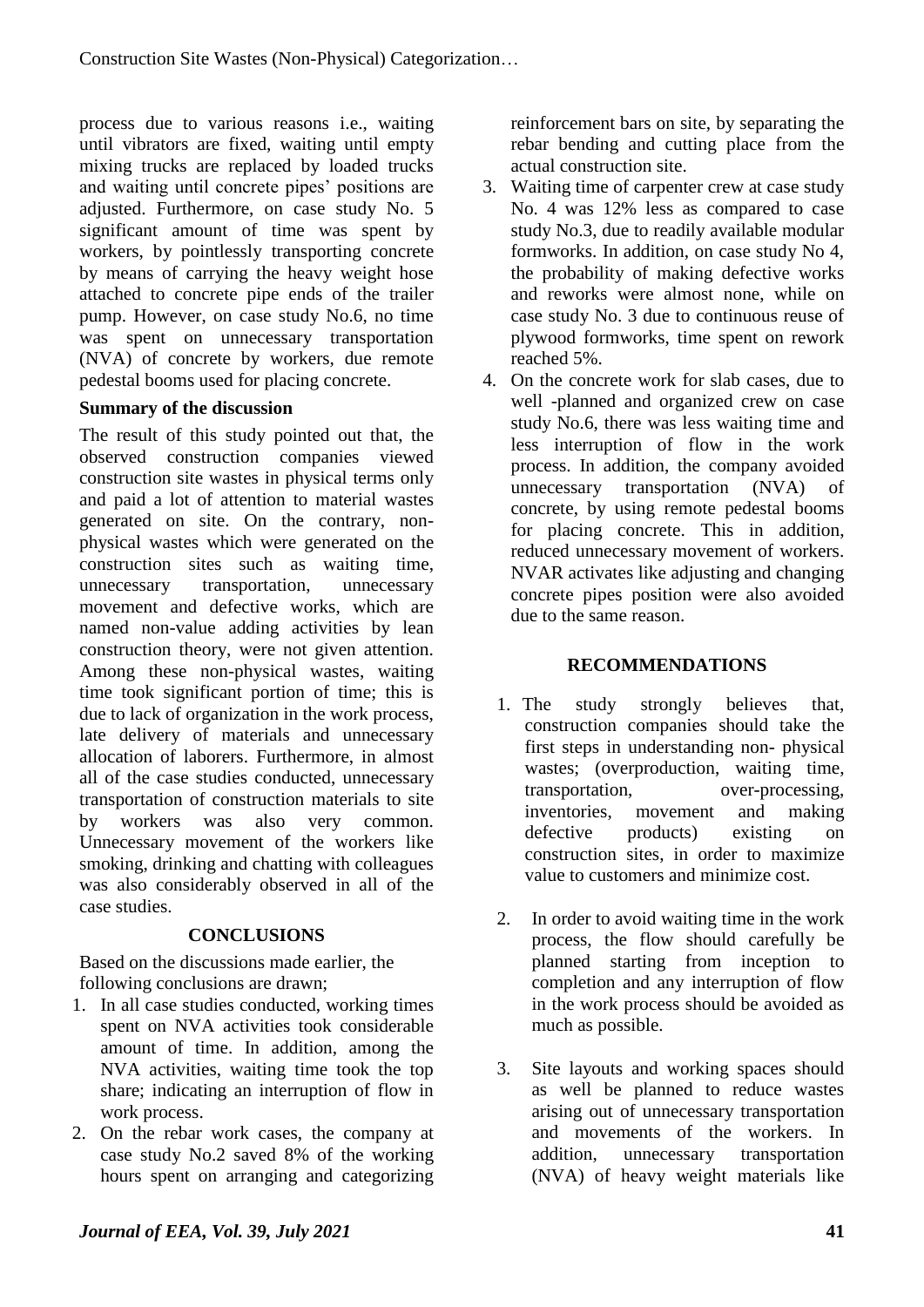reinforcement bar and formworks by workers should be reduced as much as possible, by using the available machineries and equipment efficiently.

4.Time spent on NVAR activities like temporary work and supporting activities (formwork) should be minimized by using better technologies (materials and equipment), in addition associated NVA activities like waiting time, defective works and re-works can also be minimized.

#### **REFERENCES**

- [1] Zewdu, Z. T. and Aregaw, G. T. Causes of Contractor Cost Overrun in Construction Projects: The Case of Ethiopian Construction Sector, Int. J. Bus. Econ. Res., vol. 4, no. 4, pp. 180–191, 2015.
- [2] Yimam, A. H. Project Management maturity in the construction industry of developing country (the case of Ethiopian contractors). A thesis submitted to the Faculty of the Graduate School of the University of Maryland, College Park, in partial fulfillment of the requirements for the degree of Master of Science, 2011.
- [3] Centeral Statistical, a. The Federal Democratic Republic of Ethiopia. Report on Contract construction survey, 2016.
- [4] Senarante, S., and Wijesiri, D. Lean Construction as a strategic option: testing its suitability and accessibility in Sri Lanka. Lean construction Journal, 34-48, and 2008.
- [5] Howell, Greg and Glenn Ballard, "Implementing Lean Construction: Understanding and Action," Proceedings of the Sixth Annual Conference of the International

Group for Lean Construction (IGLC-6), Guarujá, Brazil.

- [6] Koskela, L. "Application of the New York Production Philosophy to Construction'' Technical Report 72 CIFE, Standford University, UK, 1992.
- [7] Womack, J. P., D. T. Jones, and Daniel, R. The Machine that Changed the World: The Story of Lean Production. New York: Harper Perennial, 1991.
- [8] Womack, J. P., D. T. Jones, et al. The Machine That Changed the World, New York, NY, Rawson, 1990.
- [9] Liker, Jeffrey K. The Toyota Way. New York: McGraw-Hill, 2003.
- [10] Ohno, T. Toyota Production System, New York, NY, Productivity Press, 1998.
- [11] Lean Enterprise Institute. What is Lean? Accessed January 25, 2011 [http://www.lean.org/WhatsLean/.](http://www.lean.org/WhatsLean/)
- [12] Womack, J. P. and Daniel T. Jones. Lean Thinking: Banish Waste and Create Wealthin Your Corporation. New York: Simon and Schuter, 1996.
- [13] Womack, J. P. and Daniel T. Jones. "Lean Thinking: Banish Waste and Create Wealth in Your Corporation," Simon and Schuster, New York, 2003.
- [14] Rother, Mike, and John Shook. Learning to See. Version 1.3 ed. Cambridge, MA: The Lean Enterprise Institute, 2003.
- [15] Rodewohl C.F. The presence of Lean Construction principles in Norway's transport infrastructure projects, a thesis submitted to

*Journal of EEA, Vol. 39, July 2021* **42**